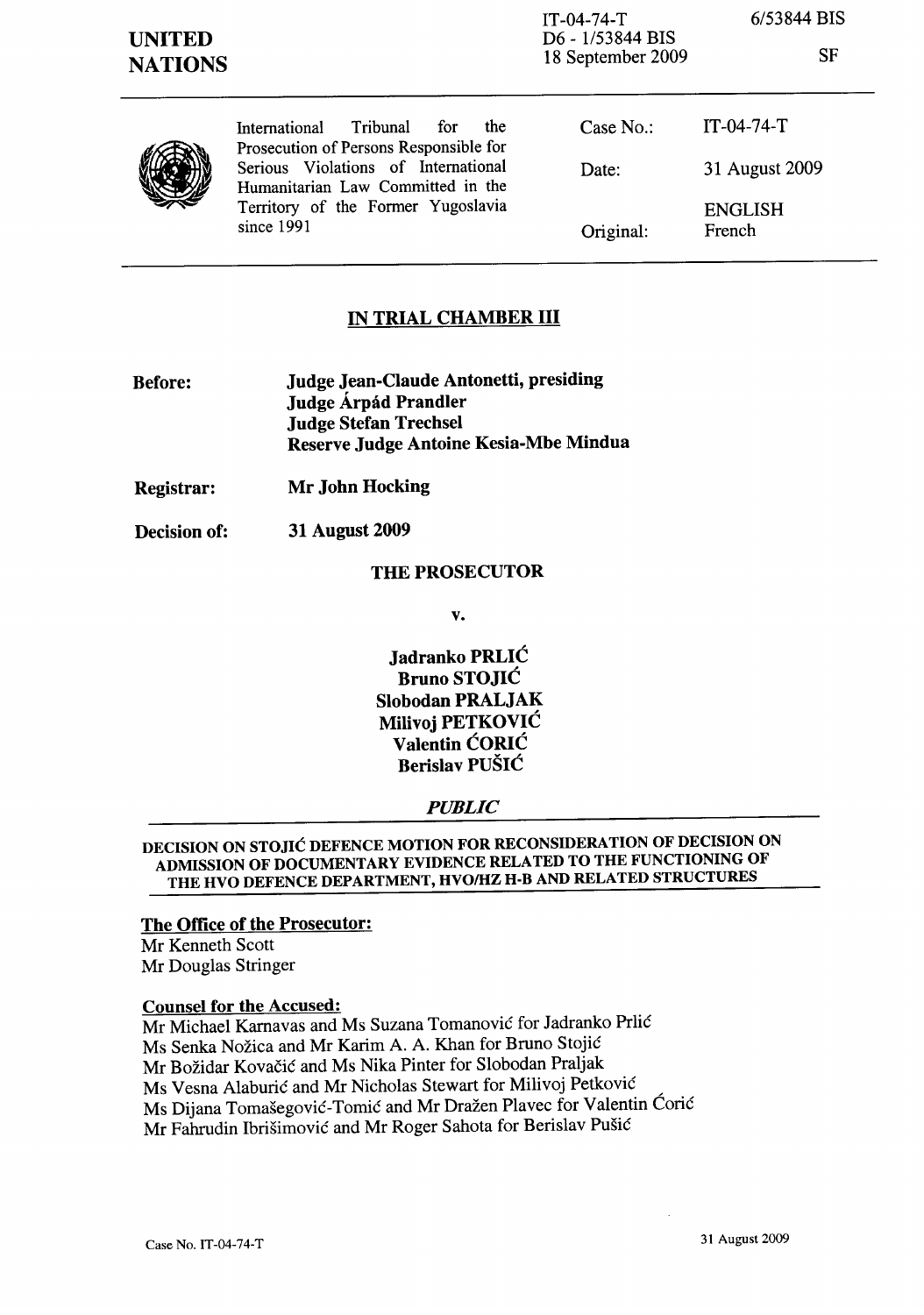**TRIAL CHAMBER III** ("Chamber") of the International Tribunal for the Prosecution of Persons Responsible for Serious Violations of International Humanitarian Law Committed in the Territory of the Former Yugoslavia since 1991 ("Tribunal"),

**SEIZED OF** "Bruno Stojic's Motion for Reconsideration of Decision on Bruno Stojić's Motion for the Admission of Documentary Evidence Related to the Functioning of the HVO Defence Department, HVO-HZ H-B and Related Structures" ("Motion"), filed publicly on 21 July 2009 by Counsel for the Accused Stojic ("Stojic Defence"), in which the Stojic Defence requests that the Chamber reconsider its decision not to admit Exhibits P 00295 and 2D 01017 ("Proposed Exhibits") into evidence and orders the Office of the Prosecutor ("Prosecution") to upload the full English translation of Proposed Exhibit P 00295 onto the electronic *ecourt system ("ecourt") or to grant leave to the Stojic Defence to upload it,* 

NOTING the "Decision on Bruno Stojić's Motion for the Admission of Documentary Evidence Related to the Functioning of the HVO Defence Department, HVO-HZ H-B and Related Structures" filed publicly on 15 July 2009 ("Decision of 15 July 2009"), in which the Chamber, *inter alia,* on the one hand rejected the admission into evidence of Proposed Exhibit P 00295 on the ground that the English translation of this document did not correspond to the original uploaded onto *ecourt* and that the Stojic Defence did not specify to which excerpts of the BCS original the translation uploaded onto *ecourt* corresponded;2 and on the other hand, also rejected the admission into evidence of Proposed Exhibit 2D 01017, on the ground that the reasons argued by the Stojic Defence in support of its request for admission, as indicated in Annex II of "Bruno Stojić's Request for Leave to Reply to Prosecution Response to the Five Motions Filed by Bruno Stojic Pursuant to Rule 89 (C) With Public Annexes I and II and Bruno Stojic's Reply to the Joint Response", filed publicly on 11 June 2009 ("Reply to the Prosecution Response"), presented by the Stojic Defence as a corrected version of Annex I of "Bruno Stojic's Motion for the Admission of Documentary Evidence Related to the Functioning of the HVO Defence

<sup>&</sup>lt;sup>1</sup> Motion, paras 1 and 11.

 $2$  Decision of 15 July 2009, para. 32.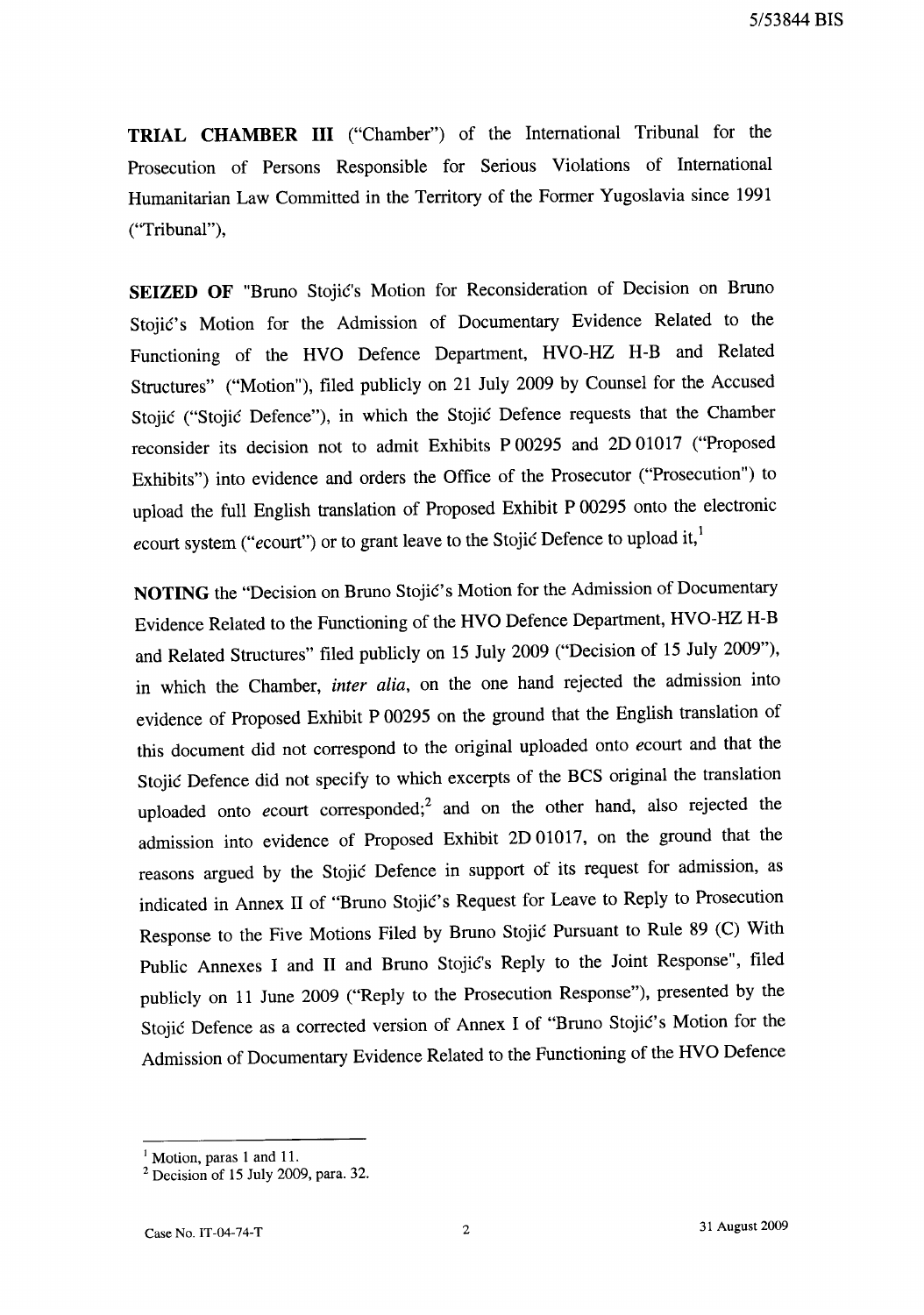Department, HVO-HZ H-B and Related Structures", filed publicly on 4 May 2009 ("Motion of 4 May 2009"), did not correspond to the contents of the said exhibit, $3$ 

**CONSIDERING** that the Prosecution and the other Defence teams did not file a response to the Motion,

**CONSIDERING** firstly, that, in regard to the section of the Motion for Reconsideration dealing with the rejection of Proposed Exhibit P 00295, the Stojic Defence acknowledges that the English translation of this exhibit as uploaded onto *ecourt does not correspond to the original version in BCS*;<sup>4</sup> that the Stojic Defence argues that Proposed Exhibit P 00295 is a Prosecution document, and points out that it is therefore not possible for it to modify documents of this type uploaded onto *ecourt*  without the assistance of the Prosecution or the Chamber's leave;<sup>5</sup> that the Stojić Defence admits however that it did not consult the Prosecution before presenting the Motion of 4 May 2009 in order to rectify this mistake and upload the correct English translation of the said  $Exhibit$ <sup>6</sup> that it nevertheless requests that the Chamber reconsider its rejection of Proposed Exhibit P 00295 on an exceptional basis due to the importance of the subject matter of the Exhibit for the Stojic Defence case, namely the issue of assignments of rank within the HVO HZ H-B armed forces, without prejudice to uploading a correct translation of the said Exhibit onto *ecourt,7* 

**CONSIDERING** secondly that the Stojic Defence submits that the Chamber committed an error in its Decision of 15 July 2009, specifically in its assessment of the admissibility of Proposed Exhibit 2D 01017;<sup>8</sup> that the Stojic Defence recalls that in "Bruno Stojić's Request for Leave to Reply to Joint Response of Slobodan Praljak and Milivoj Petkovic to Bruno Stojic's 4 May 2009 Motion for the Admission of Documentary Evidence Related to the Functioning of the HVO Defence Department, HVO/ HZ H-B and Related Structure with Annexes I and II & Bruno Stojić's Reply to the Joint Response", filed publicly on 21 May 2009 ("Reply to the Joint Response") it corrected the reasons in support of its request for admission of Proposed

<sup>3</sup> Decision of 15 July 2009, para. 24.

<sup>&</sup>lt;sup>4</sup> Motion, para. 8.

Motion, para. 10.

<sup>6</sup> Motion, para. 10.

 $7$  Motion, paras 9 and 11.

 $<sup>8</sup>$  Motion, para. 4-7.</sup>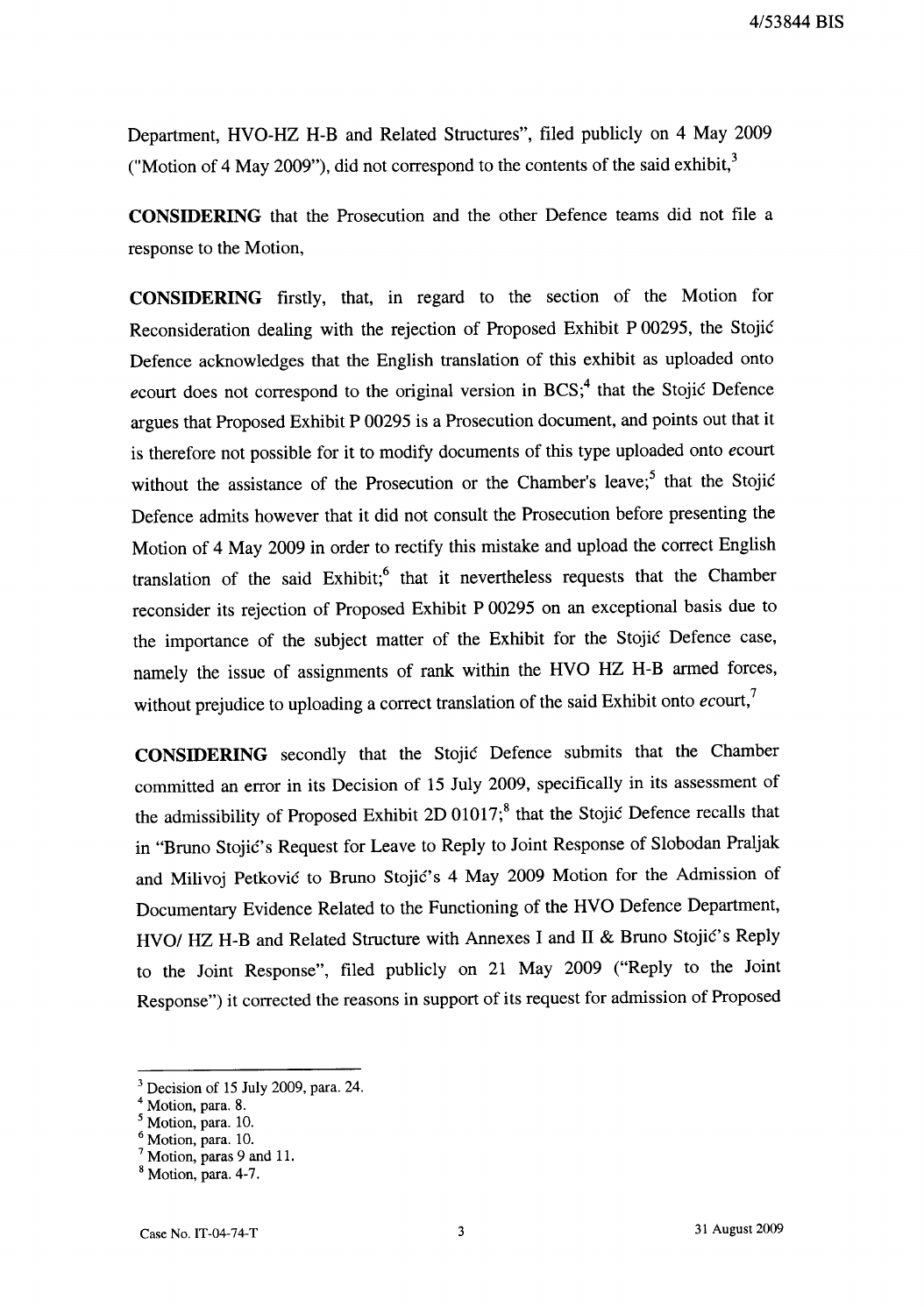Exhibit 2D 01017 that were erroneously set out in the Motion of 4 May 2009; $9^{\circ}$  and that the Stojic Defence points out in particular that the reasons argued by the Stojic Defence to justify admission of the said Exhibit and all other information on this Exhibit are not in Annex II of the Reply to the Prosecution Response,  $10$ 

**CONSIDERING** that the Trial Chamber has the intrinsic power to reconsider its own decisions and that it may accept a request to reconsider if the requesting party demonstrates to the Chamber that the reasoning of the contested decision contains an obvious error or that special circumstances, whether they be new facts or arguments,<sup>11</sup> justify its reconsideration in order to avoid injustice,  $12$ 

**CONSIDERING** that the Chamber recalls the "Decision Regarding Requests filed by the Parties for Reconsideration of Decisions by the Chamber", filed publicly on 26 March 2009 ("Decision of 26 March 2009"), in which, in order to ensure the proper administration of the trial, it specifies the context within which requests for reconsideration must be filed, and stipulates that they are not admissible when they contain technical errors attributable to the parties,  $13$ 

**CONSIDERING** that as far as the Motion for Reconsideration relates to the rejection of Proposed Exhibit P 00295, the Chamber notes that the Stojic Defence acknowledges that, according to the Prosecution, it did not take the necessary steps in time to ensure that a correct English translation of the said exhibit was uploaded onto *ecourt;* that the Chamber consequently deems that the Stojic Defence committed an error that can be attributed to it pursuant to the Decision of 26 March 2009 and moreover, it failed to show that the Chamber committed an obvious error in the Decision of 15 July 2009; that the Motion should therefore be denied as far as it relates to the reconsideration of Proposed Exhibit P 00295,

<sup>&</sup>lt;sup>9</sup> Motion, paras 6 and 7.

<sup>&</sup>lt;sup>10</sup> Motion, para. 5.

<sup>11</sup>*Prosecutor v. Stanislav Galic,* Case No. IT-98-29-A, Decision on Defence's Request for Reconsideration, 16 July 2004, pp. 3 and 4, quoting *Prosecutor v. Laurent Semanza,* Case No. ICTR-97-20-T, Trial Chamber III, Decision on Defence Motion to Reconsider Decision Denying Leave to Call Rejoinder Witnesses, 9 May 2002, para. 8.

<sup>12</sup>*Prosecutor v. Stanislav Galic,* Case No. IT-98-29-A, Decision on Defence's Request for Reconsideration, 16 July 2004, pp. 3 and 4, quoting in particular *Prosecutor v. Zdravko Mucic et al.,*  Case No. *IT-96-21Abis,* Judgement on Sentence Appeal, 8 April 2003, para. 49; *Prosecutor v. Popovic et al.,* Case No. IT -05-88-T, Decision on Defence Motion for Certification to Appeal Decision Admitting Written Evidence pursuant to Rule 92 *his,* 19 October 2006, p. 4.

<sup>&</sup>lt;sup>13</sup> Decision of 26 March 2009.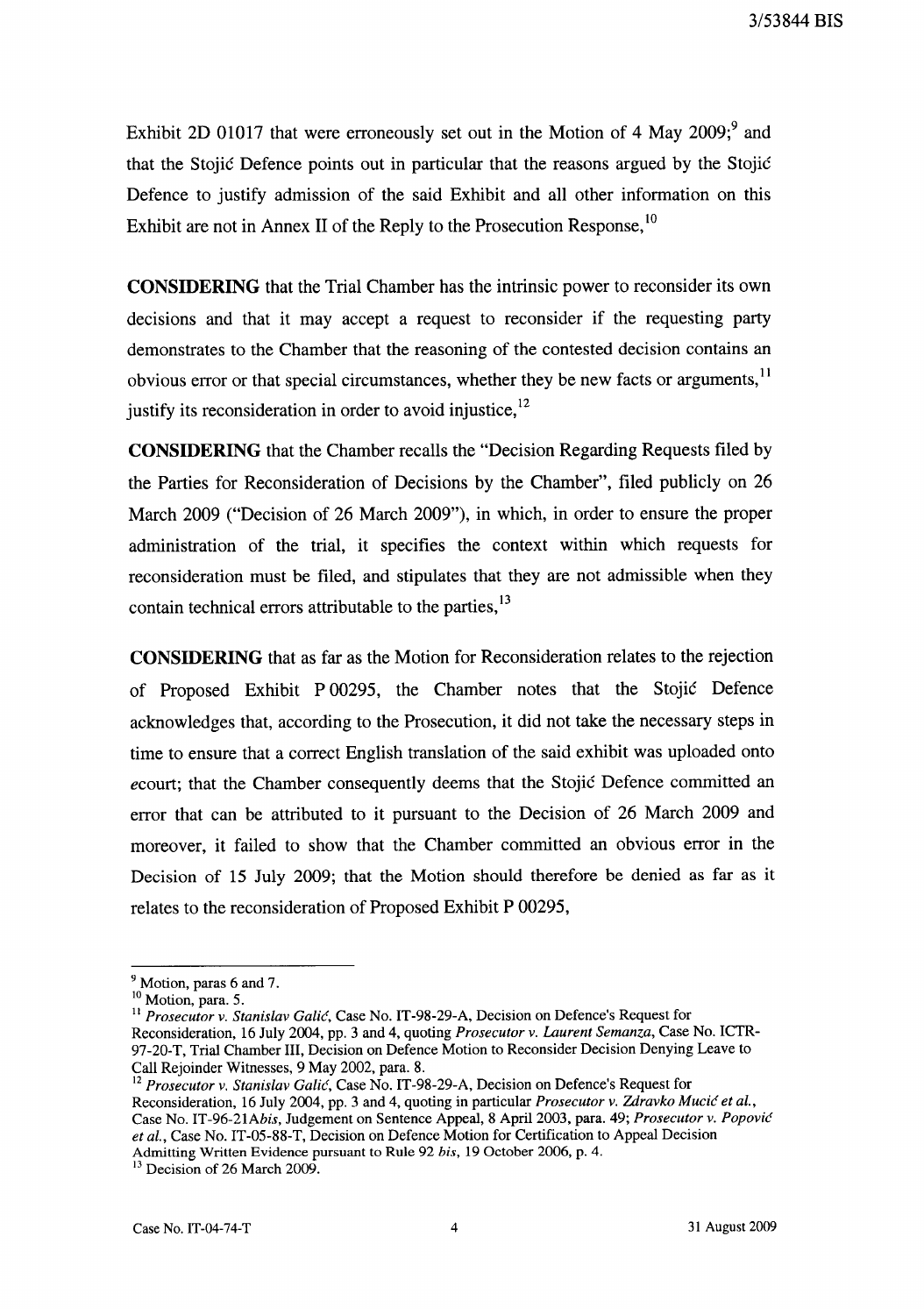**CONSIDERING** in view of the above-mentioned findings that the Chamber furthermore deems the section of the Motion regarding the uploading of a new English translation of Proposed Exhibit P 00295 onto *ecourt* to be moot, 14

**CONSIDERING** that in as far as the Motion for Reconsideration relates to the rejection of Proposed Exhibit 2D 01017, the Chamber recalls its Decision of 15 July 2009, in which it pointed out the lack of clarity and cohesion in the written submissions filed by the Stojic Defence in regard to the Motion of 4 May 2009;<sup>15</sup> that the Chamber also recalls that in the said decision, it deemed, based on the explanations provided by the Stojic Defence, that Annex II of the Reply to the Prosecution Response, filed by the Stojic Defence as the corrected version of Annex I of the Motion of 4 May 2009 that provides the grounds argued by the Stojic Defence in support of the requests for admission of the proposed documentary evidence, is authoritative and consequently, and for the purpose of its analysis, it decided to refer to the grounds set out by the Stojic Defence in Annex II of the Reply to the Prosecution Response;<sup>16</sup> that the Chamber deems therefore that, in the said Motion, the Stojic Defence is merely challenging the Decision of 15 July 2009 and has failed to show that the Chamber committed an obvious error in the said Decision,<sup>17</sup> and decides therefore to deny the Motion as far as it relates to the reconsideration of Proposed Exhibit 2D 01017,

<sup>&</sup>lt;sup>14</sup> Motion, para. 11.

<sup>15</sup> Decision of 15 July 2009, para. 24.

<sup>&</sup>lt;sup>16</sup> Decision of 15 July, para. 24.

<sup>&</sup>lt;sup>17</sup> Decision of 15 July 2009.